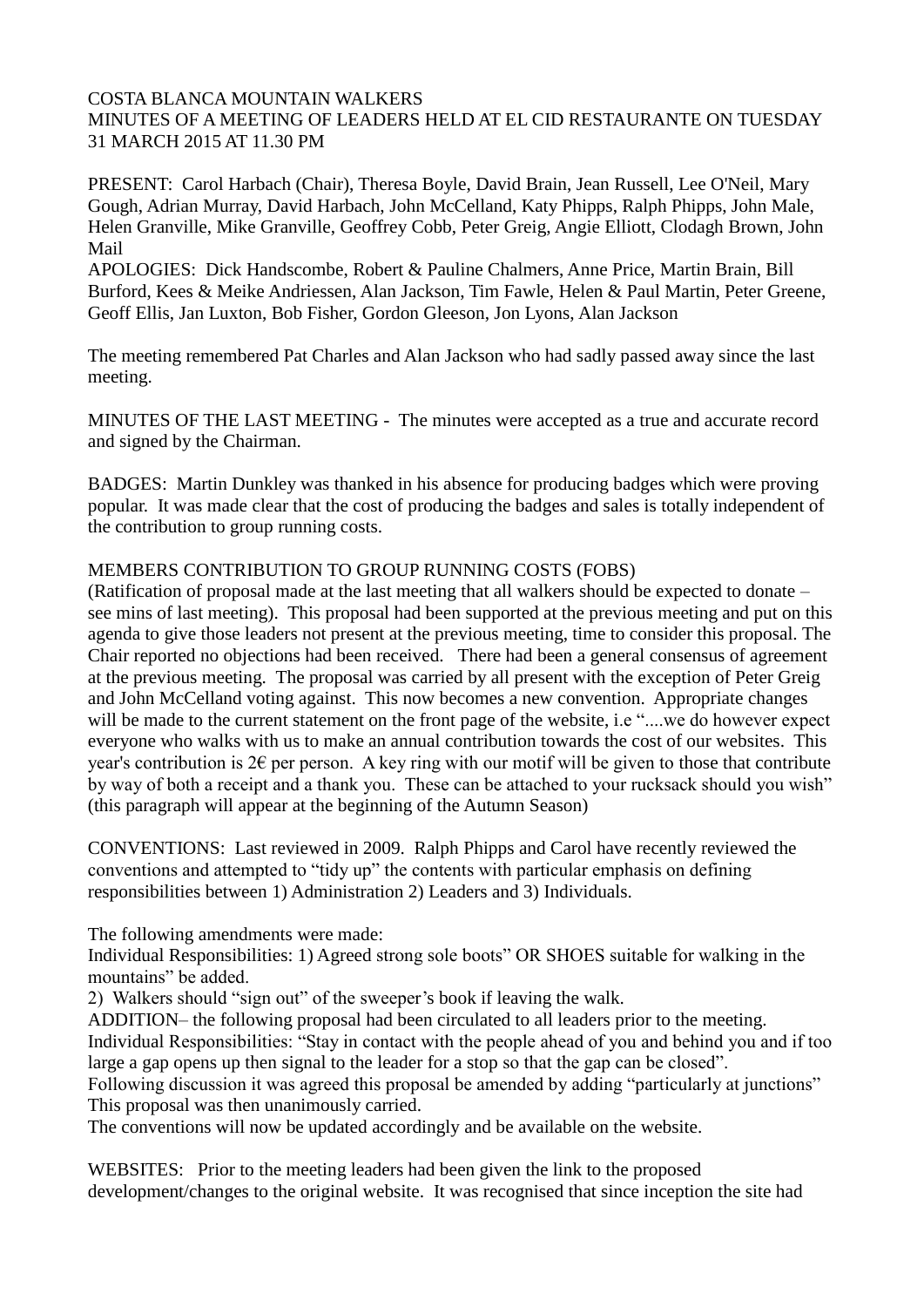grown organically and now needs a refresher. It is hoped that the changes are improvements which address some of the issues such as easier access to the programme. The site is to be transferred to another system of operation with the objective in the foreseeable future of enabling more than one person to update all or part of the site at any time.

Since the last meeting the CD's (originally made by Maurice Gibbs) given by Bob Fisher have been transferred via Youtube and are now available in the archives section. Thanks to Bob Hall for making this possible. Many old photos, walk reports and programmes have now been transferred to the archive section. Nic Law was thanked for her contribution here. A new system for uploading photos easier is now operative and details are available on the website.

WALKSINSPAIN: Set up 2 years ago and now has 270 walks written up (218 in Costa Blanca) Several leaders were thanked for their contributions. There is now the need to reconcile the walks included in the data base with WalksinSpain. Leaders are asked to look at the towns nearest to the start of their walks and identify which walks are led by themselves – and then tell Ralph.

CONTRIBUTION TO GROUP RUNNING COSTS: David Harbach presented a financial statement as at 31 03 2015. This statement will accompany the minutes of this meeting. This shows a surplus going forward at today's date of  $1154.52\epsilon$  with 18 fobs remaining in the field. Included in expenses is an amount of 79€ reimbursed to Ralph Phipps for the purchase of a programme (Oziexplorer) some time ago. This has proved vital to the development of WalksinSpain. Therefore agreed the funding of the programme should now be refunded. Future expenses have been estimated and based on all known information David Harbach proposed a reduction in Members Contribution to  $2 \epsilon$  for the year 2015/2016. This was welcomed. (At the previous meeting leaders had given delegated authority to the Secretariat to fix the price for the year)

PRESS: David and Theresa are still wishing to pass on this job to someone, but will continue to act as Social Secretaries organising the end of season meet and Christmas Party etc.

USE OF CO-ORDINATES: In 2013 leaders discussed and agreed these be introduced where possible. No specific timescale was set. However with the help of technology it has been possible to establish co-ordinates for 305 walks out of the total of 388 on the data base. More work is therefore needed and those leaders unable to obtain the information are asked to Contact Ralph for help. Ralph outlined the three different standard formats for expressing co-ordinates, i.e. 1) degrees and decimals of degrees, 2) degrees, minutes and decimals of minutes 3) degrees, minutes and seconds. It was agreed the present format being used, i.e. No 1 should continue. For those not present at the meeting please contact Ralph for more information.

The meeting supported the continuance of the introduction and use of co-ordinates but it is again confirmed that the introduction of co-ordinates does not replace the name of the nearest town and the Km number in the programme.

GP - The Chair gave a summary of various communications that had taken place mainly between GP and certain members of the Secretariat which began when GP objected to co-ordinates being added to some of his walk descriptions.

This matter has been ongoing since last year and taken up a lot of time. The Secretariat stated that they are of the opinion that GP is not prepared to operate in the framework of a consensus management organisation and this has proved to cause too many problems to be acceptable to them. They are no longer prepared to work with him and future walks submitted by him will not be accepted. The meeting gave their total support and do not wish GP to continue using the name of **CBMW**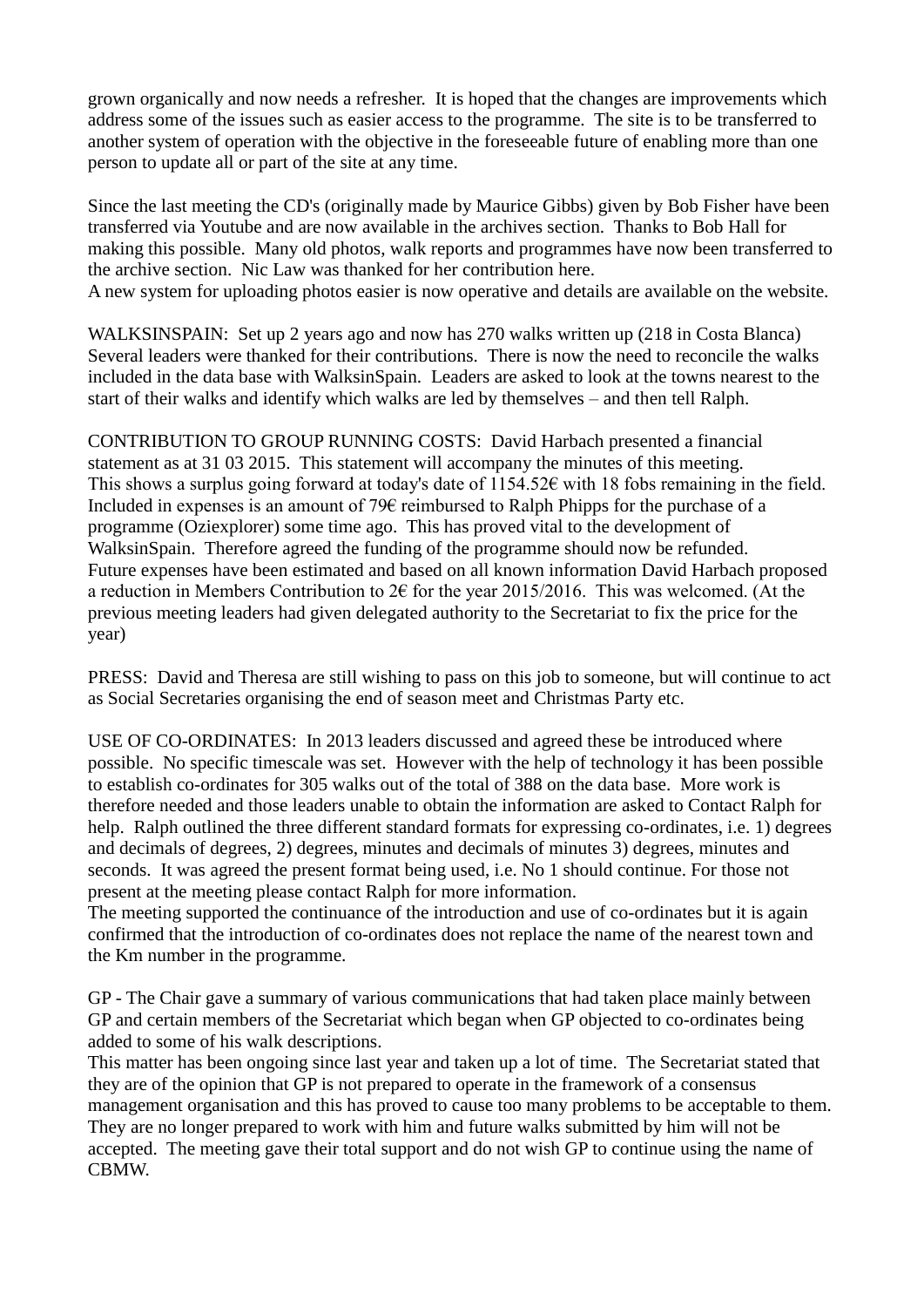TRIPS: Leaders were reminded that all group trips should be co-ordinated through the Chair to avoid duplication of venue and /or timing. Possible future trips include: Madeira, Italy and north of Barcelona.

SUMMER PROGRAMME: (subsequent to the meeting Verity has volunteered to co-ordinate this year's programme)

PROGRAMMING: The following dates are established for the future:

|                                              | AUTUMN    | <b>SPRING</b> |
|----------------------------------------------|-----------|---------------|
| Date of submission of walk offers            | 31 May    | 30 November   |
| Date of publication of programme on website. | 31 August | 31 December   |

Start of Autumn Season 2015 - First walk 30 September 2015

(Traditionally the start is the first Wednesday in October. This year this is  $7<sup>th</sup>$  October.) All present agreed 30 September.

Discussion took place on encouraging new leaders by leaving some gaps in the programme, the dates of which could be put on the stop press. No conclusion other than the best way to get new leaders has to be to take them and show them walks.

Introduction of New Leaders: Katy proposed a procedure to welcome new leaders and give them information and guidance. Volunteers were asked to read the drafts prepared and give opinions before putting into use. Peter Greig and John Mail offered their assistance.

Iconic Walks: Ralph suggested selecting a set of iconic walks to be featured in the next programme. Many of these walks have been "lost" owing to their leaders retiring. Certain mountains to be chosen and volunteers then asked to lead.

#### ANY OTHER BUSINESS:

OPEN FORUM MEETINGS: Despite low attendance of the meetings held it is felt important to continue the invitation for everyone to attend. Agreed they should continue to be held but not at every meeting.

WHISTLES: Suggested everyone should always carry a whistle. Agreed. This to be added to Conventions "Individual Responsibilities" - added to the clause re First Aid etc.

#### INCLEMENT WEATHER – WEATHER WARNINGS/ALERTS:

Advice had been sought from the Austrian Alpine Club. This confirms that regardless of weather conditions OAV members are insured in their home country. Therefore everyone is advised to check their home country status.

DATE OF NEXT MEETING: To be agreed.

This concludes the business of the meeting.

See Financial Statement below